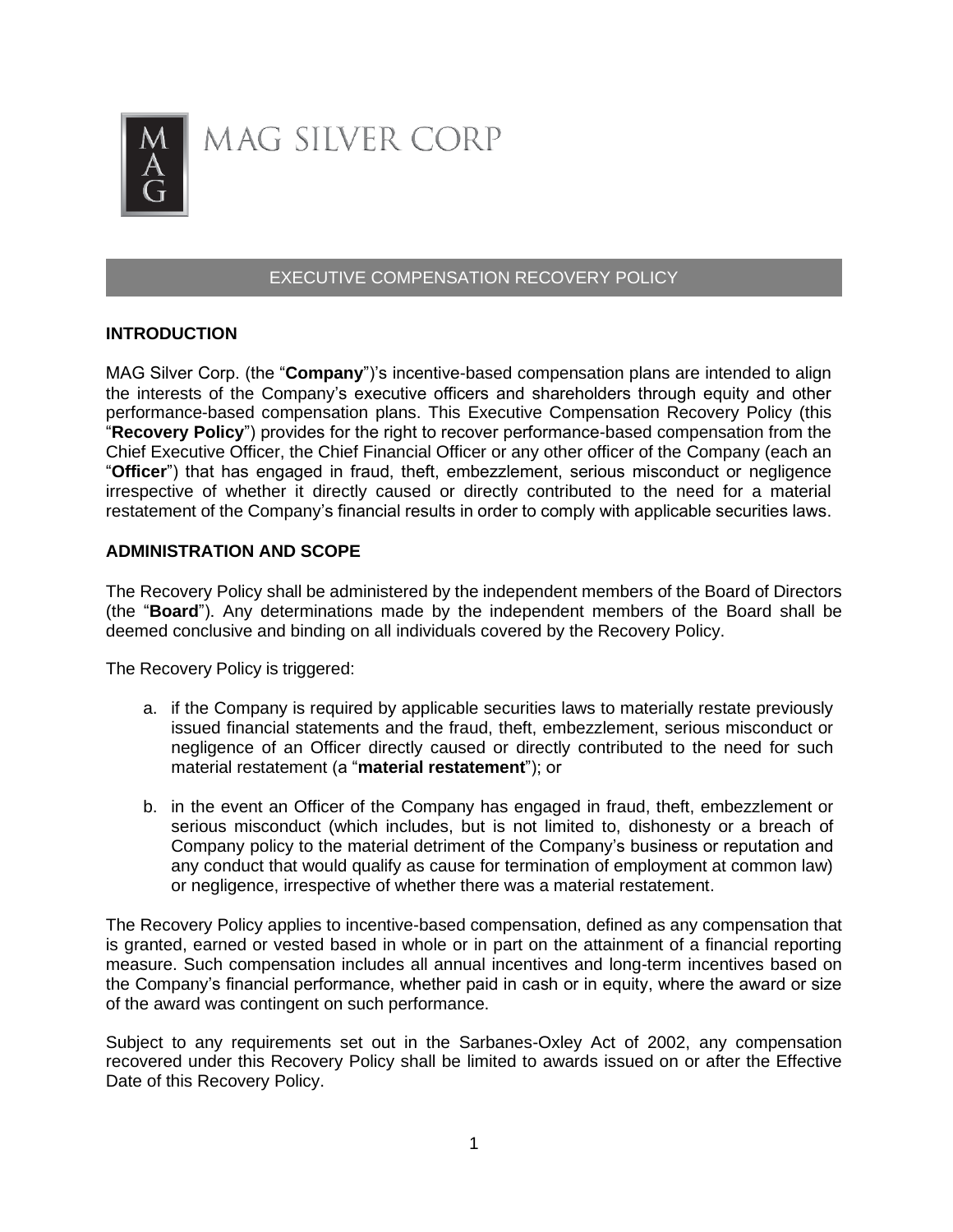## **INDIVIDUALS COVERED**

The Recovery Policy applies to the Chief Executive Officer, the Chief Financial Officer and any other Officer of the Company, if the independent members of the Board determine that such Officer has engaged in fraud, theft, embezzlement, serious misconduct or negligence irrespective of whether or not he or she directly caused or directly contributed to the need for a material restatement of the Company's financial results.

# **RECOVERY / CANCELLATION / CLAWBACK**

In their sole discretion, the independent members of the Board may (subject to applicable laws and the terms and conditions of any compensation plans) within 3 months of (i) the discovery of the fraud, theft, embezzlement, serious misconduct, negligence, or (ii) a material restatement:

- a. in the case of incentives based on the Company's financial performance, seek recovery from such Officer of the portion of performance-based compensation awarded to and received by the Officer during the 24 month period preceding the date on which the Company is required to prepare the accounting restatement (the "**Restatement Date**"), that is greater than the compensation that the Officer would have been awarded or received had such compensation been calculated on the basis of the restated financial results (the "**Attributable Portion**"); and
- b. in the case of incentives that are based on the market price of the securities of the Company, (a) cancel any unvested options or other equity compensation securities, or clawback any vested and unexercised options or other equity compensation securities or other unpaid incentive awards, that are outstanding on the Restatement Date that were granted or awarded to the Officer during the 24 month period preceding the Restatement Date, provided that, if determinable, only the Attributable Portion of such options or other securities shall be subject to cancellation or clawback; and (b) require that the Officer shall repay the after-tax amount of any gain on the exercise of options, or the settlement of other equity compensation securities which were exercised or settled within 12 months from the end of the financial period that was subject to the financial restatement, provided that, if determinable, only the gain (adjusted for tax effects as the independent Directors determine to be reasonable) from the Attributable Portion of the options or other equity compensation securities shall be subject to repayment.

## **OTHER REMEDIES**

In addition to seeking recovery of the Attributable Portion, cancelling or clawing back options or other equity awards or other unpaid incentive awards, the independent members of the Board may dismiss the Officer in accordance with the terms of the Officer's Employment Contract and applicable law, authorize legal action for breach of fiduciary duty, or take other action to enforce the Officer's obligations to the Company as it may fit in the facts of the particular case. In determining the appropriate action, the independent members of the Board may also take into account penalties or punishments imposed by law enforcement agencies or regulators. The power of the independent members of the Board to determine the appropriate punishment for the wrongdoer is in addition to, and not in lieu of, penalties and punishment imposed by third party entities.

For purposes of the Recovery Policy, an action by, or an act of omission by, an Officer will not be considered to constitute negligence or serious misconduct if the Officer in good faith, relied upon